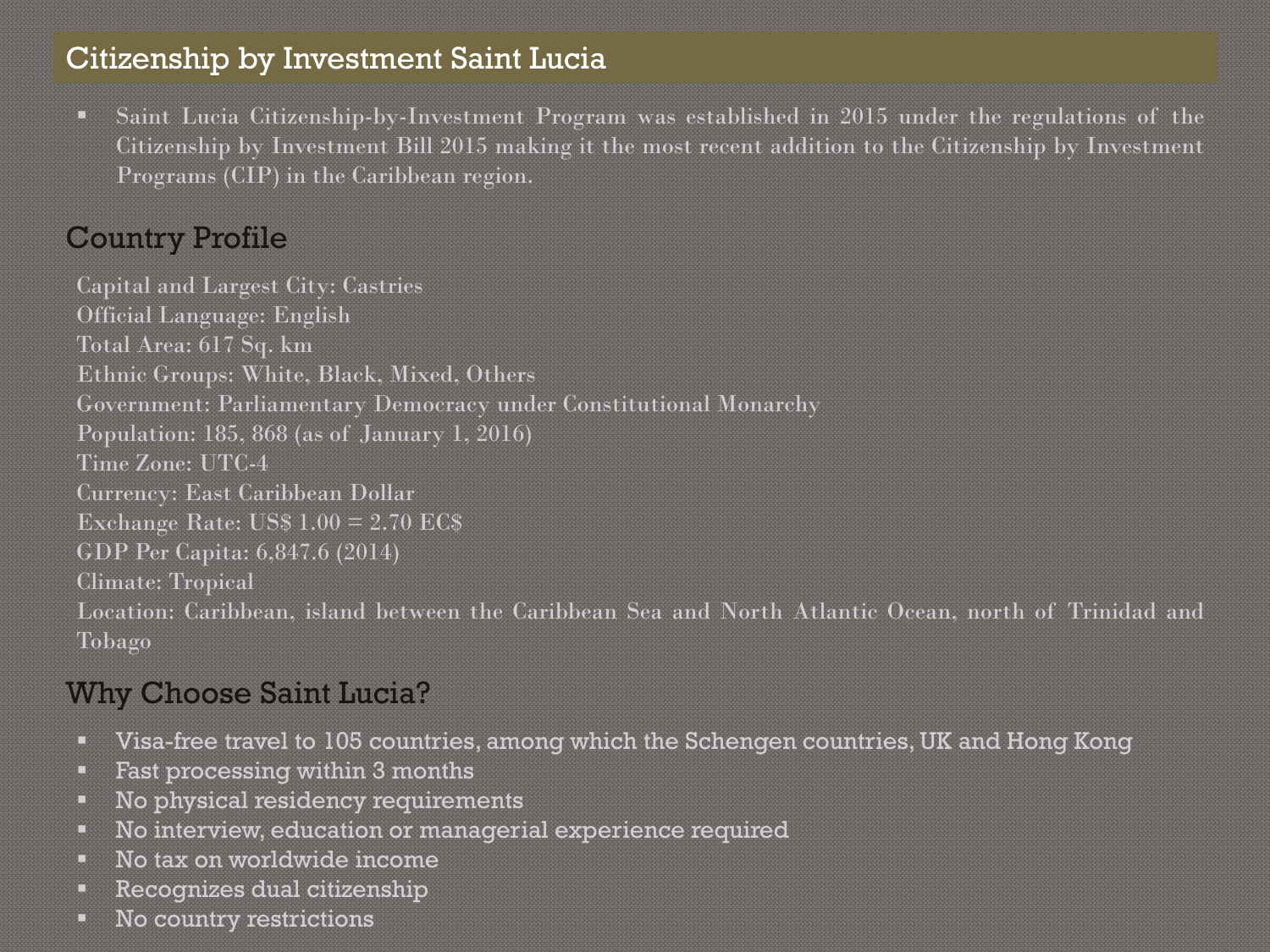## Investment Options:

## 1. National Economic Fund Contribution (NEF)

**High net worth individuals may choose to make a monetary contribution to the NEF organization** for funding government sponsored projects.

The following minimum investment is required upon approval of the application for citizenship:

- $\triangleright$  Applicant applying alone: US\$ 200,000
- $\triangleright$  Applicant applying with spouse: US\$ 235,000
- $\triangleright$  Applicant applying with spouse and up to two (2) other qualifying dependants: US\$ 250,000
- $\triangleright$  Each additional qualifying dependant, of any age: US\$ 25,000
- 2. Real Estate Projects
	- The purchased property must be a minimum of US\$ 300,000 in an approved real estate projects.
	- Investments, equalling the agreed purchase price are deposited in an approved irrevocable escrow account managed jointly by the developer and the Citizenship by Investment Unit in Saint Lucia.
	- The property must be owned and maintained for a minimum of 5 years.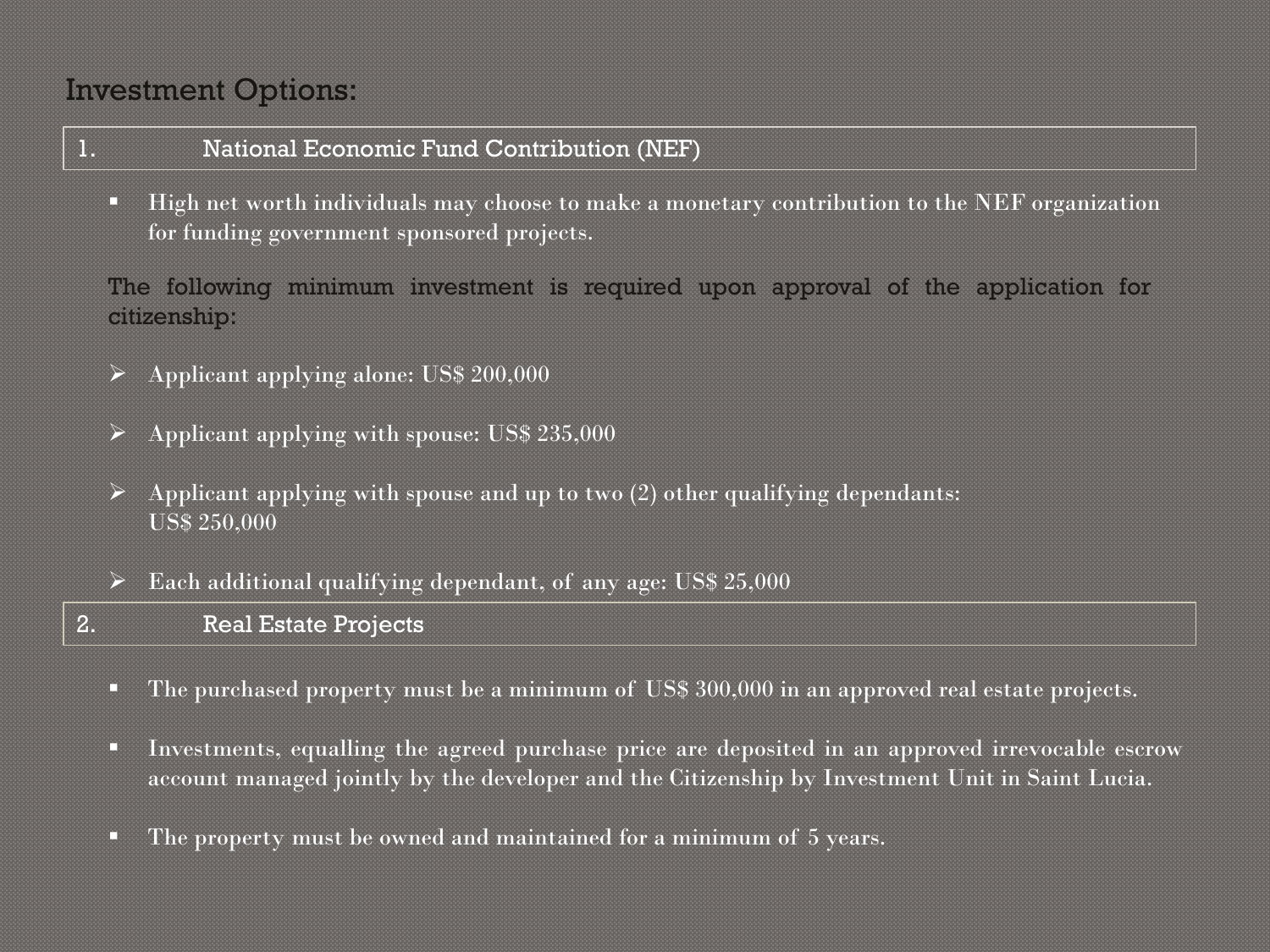**Property registration, processing fees and taxes must be paid in addition to the property purchase.** 

### 3. Enterprise Project Investment

An applicant must invest in an approved enterprise project with any of the following options:

### **Option 1 – A sole applicant**

• A minimum investment of US\$ 3,500,000

### **Option 2 – More than one applicant (joint venture)**

• A minimum investment of US\$ 6,000,000 with each applicant contributing no less than US\$1,000,000

### 4. Government Bonds

Upon approval, an applicant and accompanying family may opt to invest in Saint Lucia government bonds. The bond amount will vary depending on the size of the family as follows:

- $\triangleright$  For a single applicant: US\$ 500,000
- $\triangleright$  For a couple with no dependants: US\$ 535,000